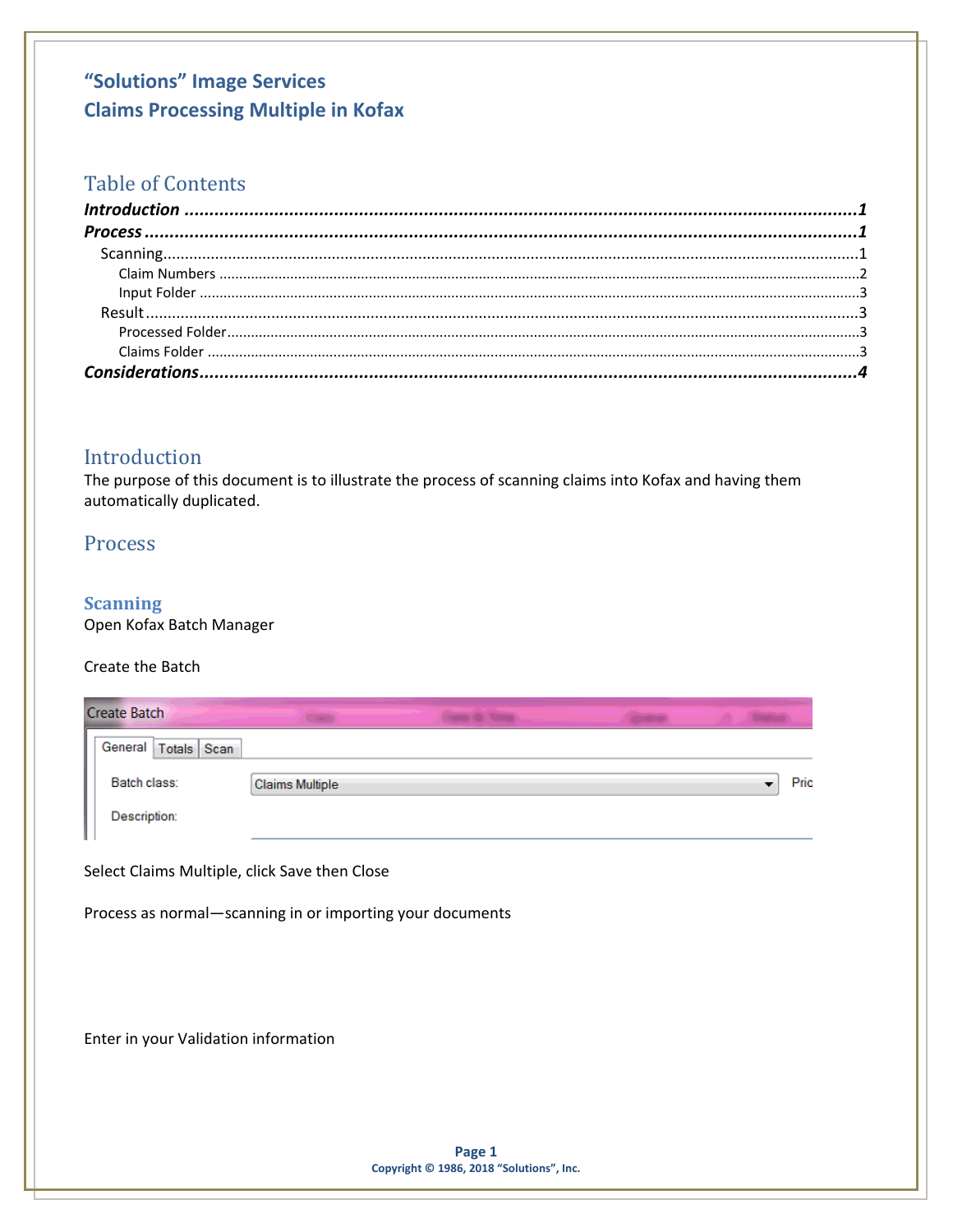

#### <span id="page-1-0"></span>**Claim Numbers**

The claim number field can have 255 characters total—including the semi-colons

Key in the necessary claim numbers separated by a semi-colon, no spaces Leave the Processed field as No

| <b>Index Fields</b> |                                       | <b>Claims Mult</b> |
|---------------------|---------------------------------------|--------------------|
| Claim #:            | 500;501;502;                          |                    |
| <b>Fiscal Year:</b> | 20,172,018                            |                    |
| Processed:          | No                                    |                    |
|                     |                                       |                    |
|                     |                                       |                    |
|                     |                                       |                    |
|                     | Finish processing and close the batch |                    |

Process all the way through the Export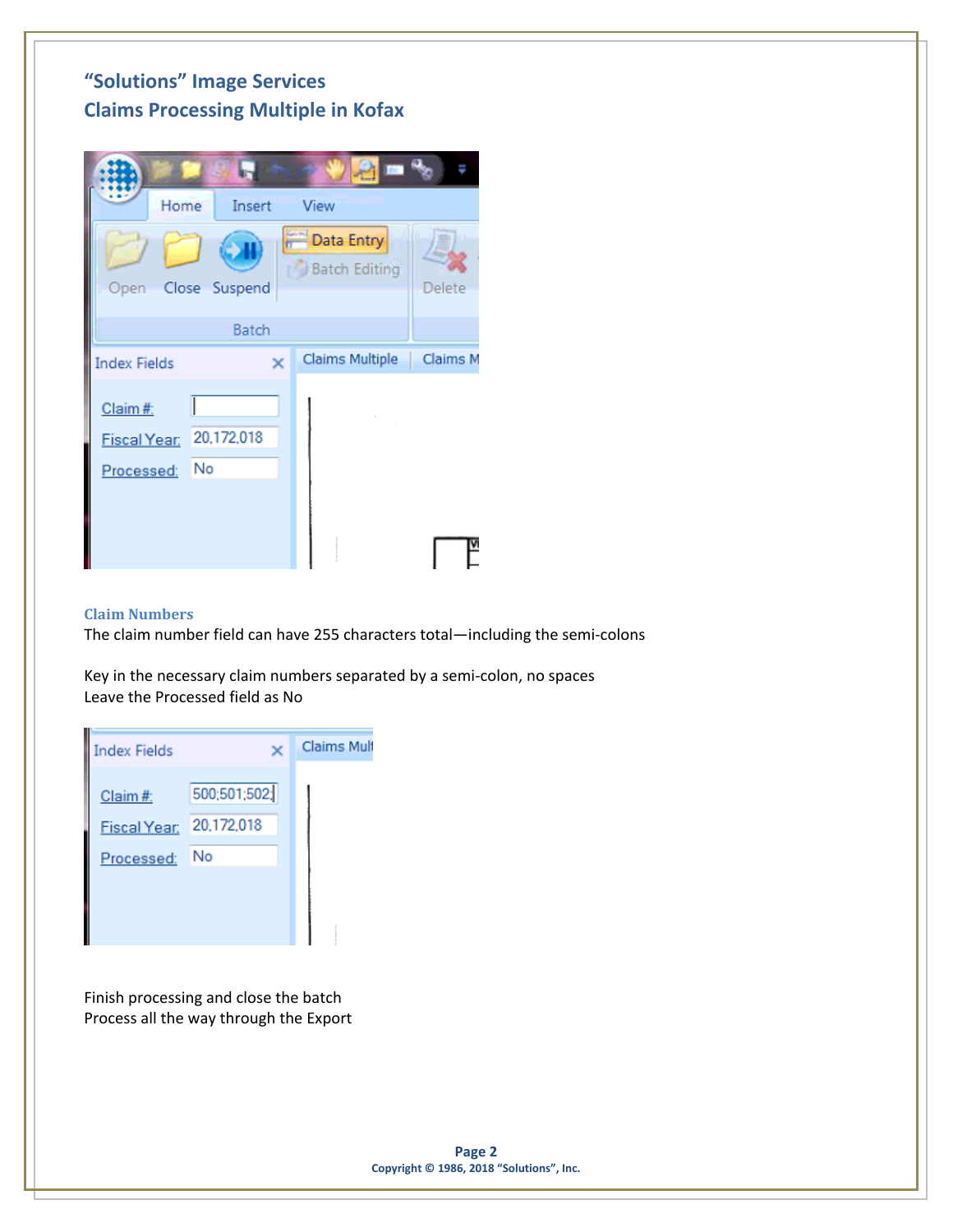#### <span id="page-2-0"></span>**Input Folder**

The in-process documents will go into the Claims Processing Multiple, Input folder while being processed through the workflow to be duplicated to the respective claim numbers.

### <span id="page-2-1"></span>**Result**

#### <span id="page-2-2"></span>**Processed Folder**

Once the process is completed, the document will be moved to the Processed folder. The Processed indicator should be Yes and the claim numbers entered on the document should appear in the Claim Number Multiple column.

| Reports<br>Preview             |                                      |                      |            |
|--------------------------------|--------------------------------------|----------------------|------------|
| 長<br>Name                      | <b>Claim Number Multiple</b>         | Fiscal Year          | Processed  |
| REM_00497.pdf<br>REM_00498.pdf | 100;101;102;3000;3001<br>29899:29900 | 20172018<br>20172018 | Yes<br>Yes |

#### <span id="page-2-3"></span>**Claims Folder**

The processed claims will be in the appropriate fiscal year folder in Claims Processing. If the claim already exists, the document will be placed in the folder with a (1) after the file name (or whatever number is appropriate).

|  | itLocator ▶ Documents ▶ Claims Processing ▶ 20172018 |       |   |                   |        |  |  |  |
|--|------------------------------------------------------|-------|---|-------------------|--------|--|--|--|
|  |                                                      |       |   |                   |        |  |  |  |
|  | ₩                                                    |       |   |                   |        |  |  |  |
|  | Reports<br>Preview                                   |       |   |                   |        |  |  |  |
|  | Name                                                 | Claim | 昼 | <b>Claim Date</b> | Fiscal |  |  |  |
|  | -100_20172018.pdf                                    | 100   |   |                   | 20172  |  |  |  |
|  | 101_20172018.pdf                                     | 101   |   |                   | 20172  |  |  |  |
|  | 4 102_20172018.pdf                                   | 102   |   |                   | 20172  |  |  |  |
|  | 20172018.pdf                                         | 3000  |   |                   | 20172  |  |  |  |
|  | 20172018.pdf                                         | 3001  |   |                   | 20172  |  |  |  |
|  | 29898_20172018.pdf                                   | 29898 |   |                   | 20172  |  |  |  |
|  | "29899_20172018 (1)                                  | 29899 |   |                   | 20172  |  |  |  |
|  | 29899_20172018.pdf                                   | 29899 |   |                   | 20172  |  |  |  |
|  | 29900_20172018.pdf                                   | 29900 |   |                   | 20172  |  |  |  |
|  | "#29900_20172018 (1)                                 | 29900 |   |                   | 20172  |  |  |  |
|  |                                                      |       |   |                   |        |  |  |  |

**Page 3 Copyright © 1986, 2018 "Solutions", Inc.**